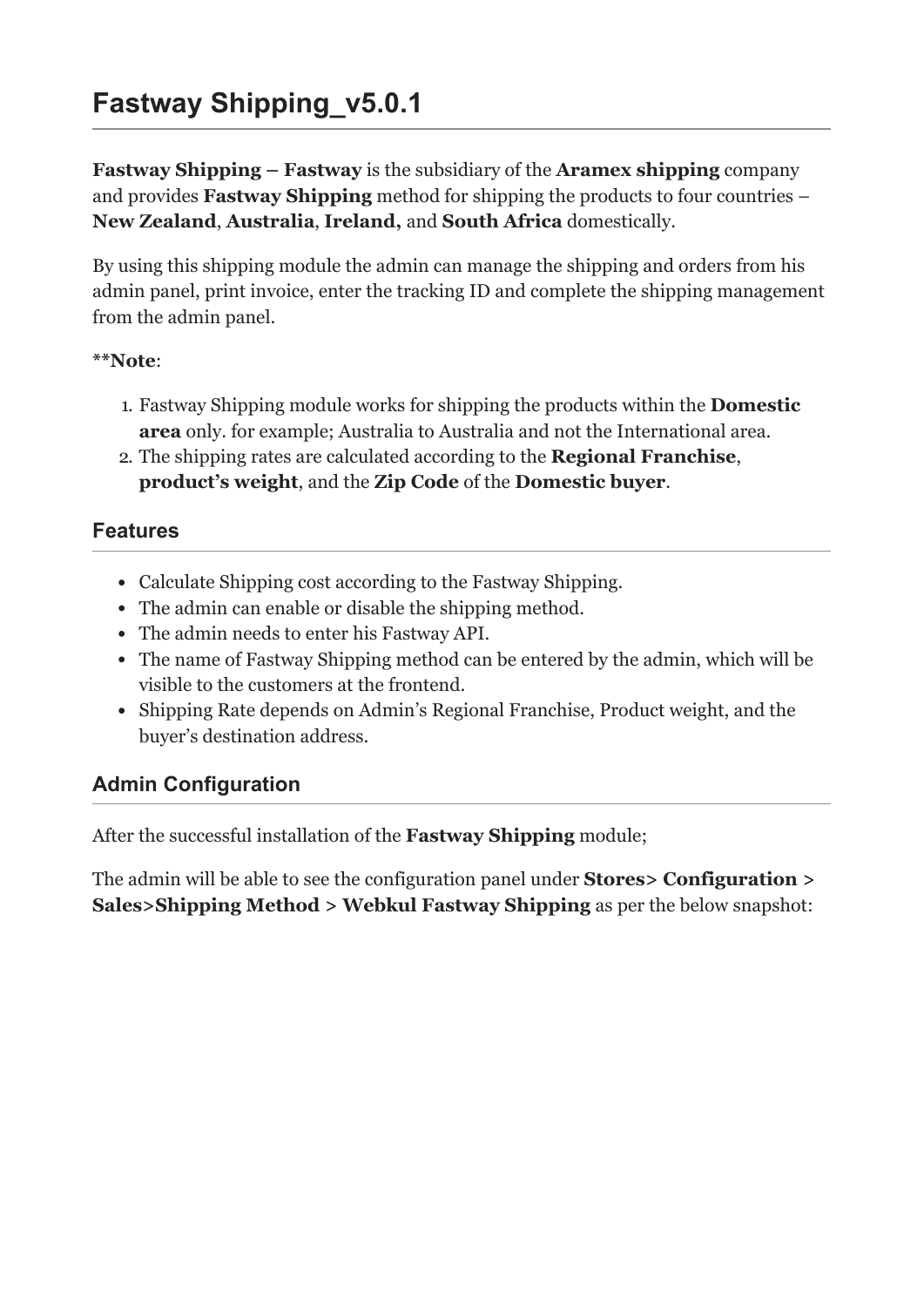| Configuration                               |                                                  |                                                                                                                               |                        |  | admin -            |
|---------------------------------------------|--------------------------------------------------|-------------------------------------------------------------------------------------------------------------------------------|------------------------|--|--------------------|
| 0<br>Default Config ▼<br><b>Store View:</b> |                                                  |                                                                                                                               |                        |  | <b>Save Config</b> |
| Tax                                         | <b>Webkul Fastway Shipping</b>                   |                                                                                                                               |                        |  | ⊙                  |
| Checkout                                    | <b>Enabled for Checkout</b><br>[website]         | Yes                                                                                                                           | $\blacktriangledown$   |  |                    |
| <b>Multishipping Settings</b>               | <b>Sandbox Mode</b><br>[website]                 | Yes                                                                                                                           | $\overline{\mathbf v}$ |  |                    |
| <b>Shipping Methods</b>                     | <b>Title</b><br>[store view]                     | Webkul Fastway Shipping                                                                                                       |                        |  |                    |
| Google API                                  | Api Key<br>[website]                             |                                                                                                                               |                        |  |                    |
| Payment Methods                             | <b>Weight Unit</b><br>[store view]               | Pounds                                                                                                                        | $\overline{\mathbf v}$ |  |                    |
| <b>SERVICES</b><br>$\checkmark$             | <b>Default Origin Country</b><br>[website]       | South Africa                                                                                                                  | $\blacktriangledown$   |  |                    |
| <b>ADVANCED</b><br>$\checkmark$             | <b>Default Regional Franchise</b><br>[website]   | Cape Town                                                                                                                     | $\blacktriangledown$   |  |                    |
|                                             | <b>Ship to Applicable Countries</b><br>[website] | All Allowed Countries                                                                                                         | $\overline{\mathbf v}$ |  |                    |
|                                             | <b>Ship to Specific Countries</b><br>[website]   | Australia<br>New Zealand<br>Ireland<br>South Africa                                                                           |                        |  |                    |
|                                             |                                                  |                                                                                                                               |                        |  |                    |
|                                             | <b>Displayed Error Message</b><br>[store view]   | This shipping method is currently unavailable. If you<br>would like to ship using this shipping method,<br>please contact us. |                        |  |                    |
|                                             | Show Method if Not Applicable<br>[website]       | Yes                                                                                                                           | $\blacktriangledown$   |  |                    |
|                                             | <b>Debug</b><br>[website]                        | Yes                                                                                                                           | $\blacktriangledown$   |  |                    |

Thus, the admin can manage all the setting for **Fastway Shipping** method.

Let's go through each of the **configuration** settings –

**Enabled for Checkout** –

Select "**Yes**" to enable the method for checkout else select "**No**".

**Sandbox Mode** –

Select "**Yes**" to make use of the sandbox(testing) mode else select "**No**" to use the production(live) mode.

- **Title** –
- Enter the title for the shipping method that will be displayed on the checkout page. **API Key** –

The admin will enter his Fastway shipping account API Key.

- **Weight Unit** Select the weight unit as pounds or kilograms as required.
- **Default Origin Country** Select the default origin country of the store.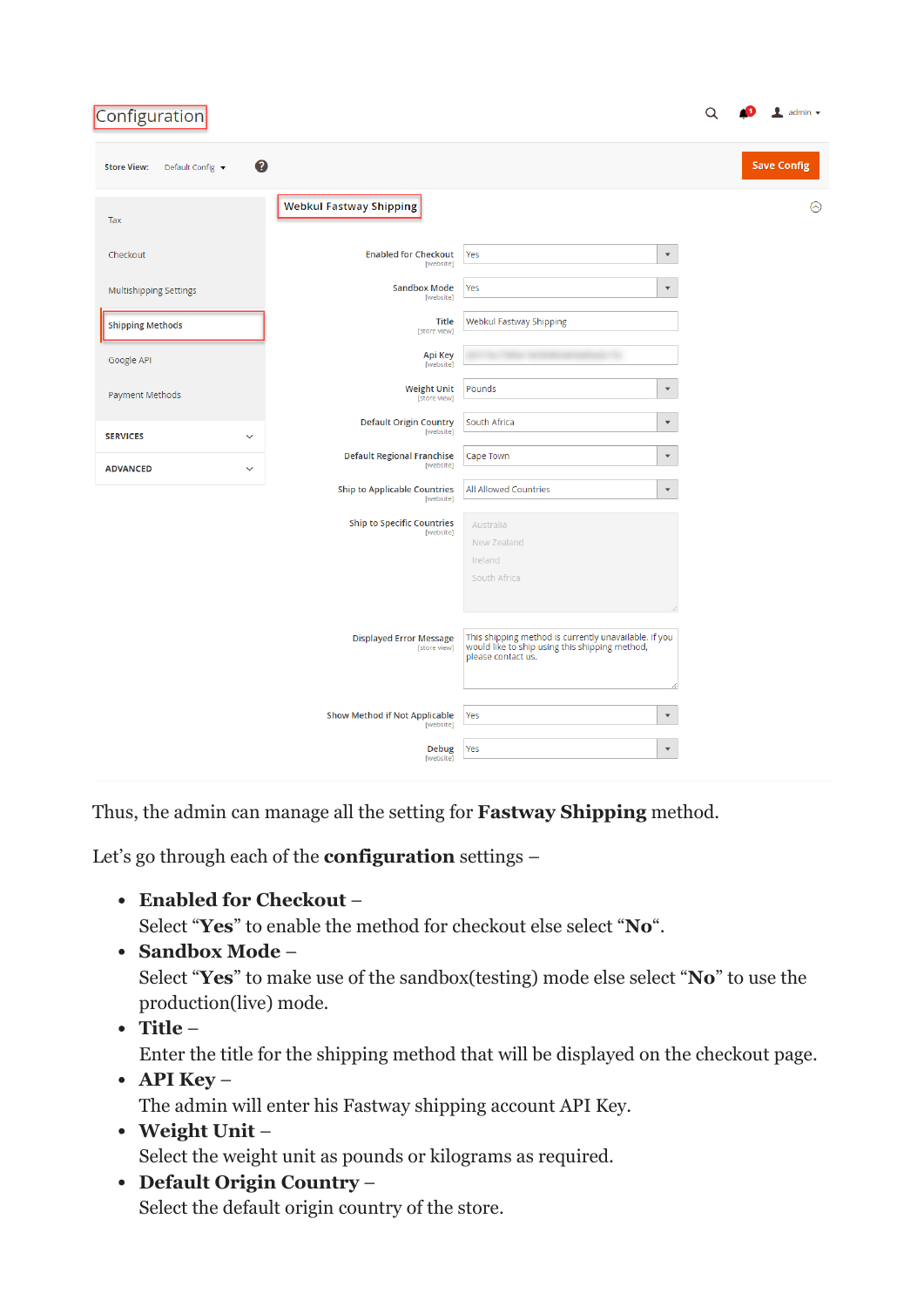- **Default Regional Franchise** Select the default Regional franchise for the Fastway shipping.
- **Ship to Applicable Countries** Select the countries where this shipping method will be applicable to.
- **Ship To Specific Countries** Select the specific countries where you want to ship to.
- **Displayed Error Message** Enter the displayed error message if the "**Show Method If Not Applicable**" is set as "**Yes**".
- **Show Method if Not Applicable** Select "**Yes**" to show the method if not applicable.
- **Debug** Select "**No**" to not store the debug log information else select "**Yes**" to store the debug log.

# **How to get the Fastway API Key**

You can receive **API Key** using this link [api.fastway.org.](http://api.fastway.org/v2/docs/detail?ControllerName=psc&api_key=)

For the **Fastway API key** follow the steps below –

- 1. Click this [api.fastway.org](http://api.fastway.org/v2/docs/detail?ControllerName=psc&api_key=) link.
- 2. Then click on the **Get API key** as shown below in the snapshot.

| <b>Fastway API</b>      |                                                               | API Versions - Get API Key Making Calls FAQ Contact My Account |  |
|-------------------------|---------------------------------------------------------------|----------------------------------------------------------------|--|
|                         | This documentation is for the v2 (stable) version of the API. | Click here to get the<br>API key.                              |  |
| Invocation URL: /v2/psc |                                                               |                                                                |  |

Price Service Calculator Determine the cost to send goods between two locations.

| <b>Actions</b>                            |                                                                                                                                                                                                        |                             |
|-------------------------------------------|--------------------------------------------------------------------------------------------------------------------------------------------------------------------------------------------------------|-----------------------------|
| <b>Action Name</b>                        | <b>Description</b>                                                                                                                                                                                     | <b>Invocation URL</b>       |
| Franchises by<br>Postcode                 | Perform a query that returns the Pickup RF for a particular postcode.                                                                                                                                  | /v2/psc/pickuprf            |
| <b>List Delivery Suburbs</b>              | Produces a list of delivery suburbs based on the specified Pickup RF and optional search terms.                                                                                                        | /v2/psc/listdeliverysuburbs |
| <b>List Regional</b><br><b>Franchises</b> | List all the Regional Franchises for the specified country.                                                                                                                                            | /v2/psc/listrfs             |
| <b>PSC Lookup</b>                         | Perform a PSC lookup.<br>Note: All prices include GST unless otherwise stated.<br>Prices are for prepaid purchases only, for one-off cash sales please contact your local Regional<br><b>Franchise</b> | /v2/psc/lookup              |
| <b>Render HTML Template</b>               | Renders a HTML template based on the PSC information.                                                                                                                                                  | /v2/psc/render              |
| Suburbs in region                         | Produces a list of delivery suburbs based on the specified delivery RF.                                                                                                                                | /v2/psc/suburbsinregion     |
|                                           |                                                                                                                                                                                                        |                             |

**Back to Index** 

3. After clicking on the **Get API key**, a page will open where you need to fill in the appropriate information.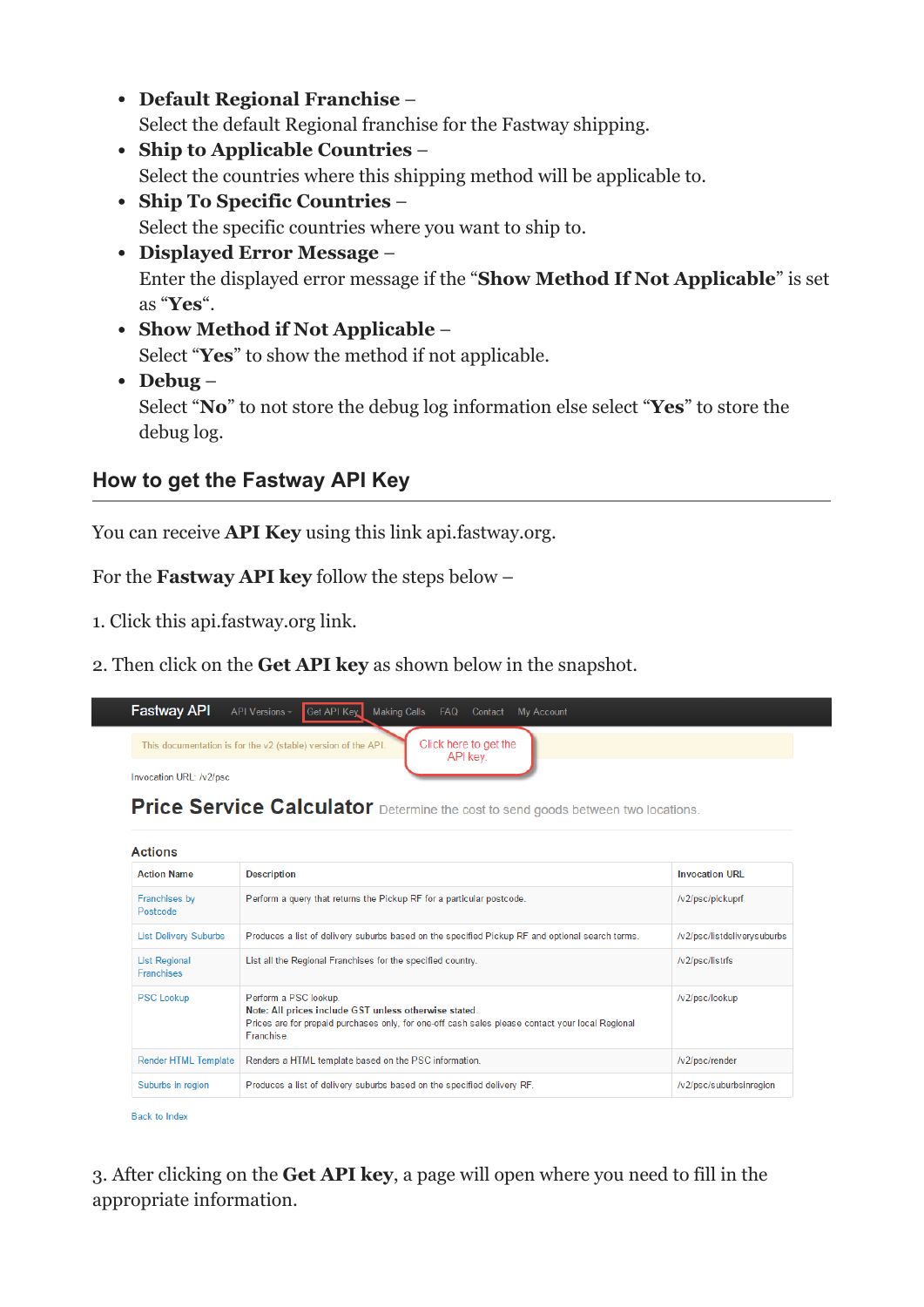Thus after that click the "**Get API Key**"button as shown below in the snapshot:

| This documentation is for the v2 (stable) version of the API.                                                                                                                                                                                                        |                                                                                                                                                                                            |
|----------------------------------------------------------------------------------------------------------------------------------------------------------------------------------------------------------------------------------------------------------------------|--------------------------------------------------------------------------------------------------------------------------------------------------------------------------------------------|
| <b>Get your API Key</b><br>The API key is required for pretty much all calls. Any call you make gets<br>logged against the key. Also, any additional permissions you request are<br>assigned to the key.<br><b>First Name</b><br>Mathew<br><b>Last Name</b><br>Corba | <b>Resend API Key</b><br>If you forgot your API key, you can enter the email address you signed up with<br>here and get it resent to you.<br><b>Email Address</b><br><b>Resend API Key</b> |
| <b>Email Address</b><br>mathew@webkul.com<br>Password<br>                                                                                                                                                                                                            |                                                                                                                                                                                            |
| <b>Confirm Password</b><br>                                                                                                                                                                                                                                          |                                                                                                                                                                                            |
| Country<br>Australia<br>v<br>Enter the details<br>and click Create<br><b>Create API Key</b>                                                                                                                                                                          |                                                                                                                                                                                            |

Now, after clicking the **Get API Key** you will see a success message and will receive the **API key** that you can use.



### **How To Use – Customer's End**

At the front-end, the buyer will add the products to the cart and then click on the **Go To Checkout** button.

After that, the buyer will find all the allowed **Fastway Shipping** methods listed under the **shipping methods section.**

Now after selecting their preferred method the buyers will tap the "**Next**" button to proceed further.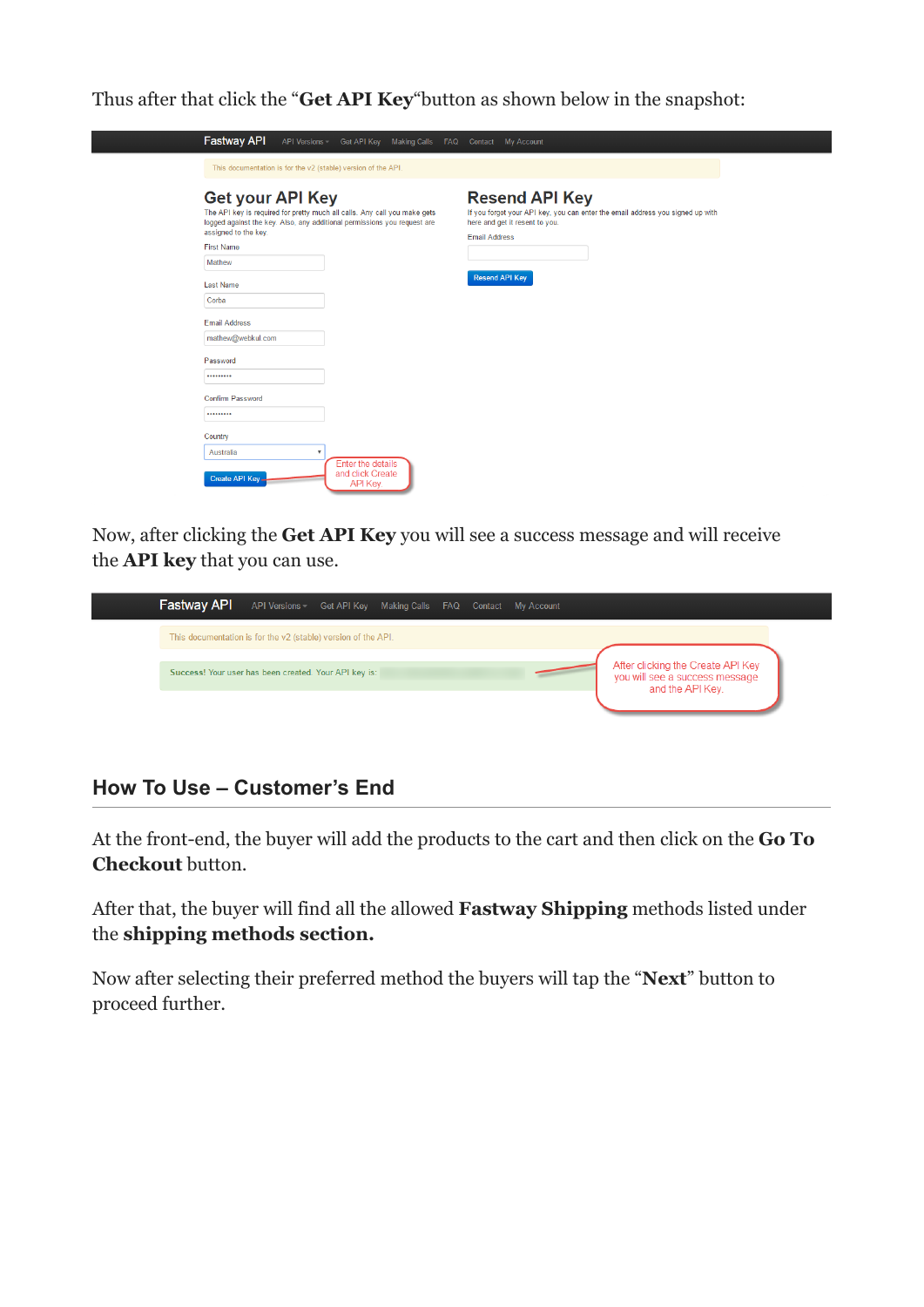| LUMA                                           |                                     |             |                                 |              |
|------------------------------------------------|-------------------------------------|-------------|---------------------------------|--------------|
| ✓<br><b>Shipping</b>                           | $\overline{2}$<br>Review & Payments |             |                                 |              |
| <b>Shipping Address</b>                        |                                     |             |                                 |              |
| John Doe<br>Webkul<br>ULLSWATER, Victoria 3318 |                                     |             | Order Summary<br>1 Item in Cart | $\checkmark$ |
| Australia<br>14242800000<br>+ New Address      |                                     |             |                                 |              |
| <b>Shipping Methods</b>                        |                                     |             |                                 |              |
| $\circ$ \$10.00<br>Fixed                       | <b>Flat Rate</b>                    |             |                                 |              |
| $@$ \$37.00<br>Parcel(WHITE)                   | Webkul Fastway Shipping             |             |                                 |              |
|                                                |                                     | <b>Next</b> |                                 |              |

Thus, after tapping the **next** button, the customers will be taken to another page.

Moreover, having all the details of the order along with the shipping method under order summary.

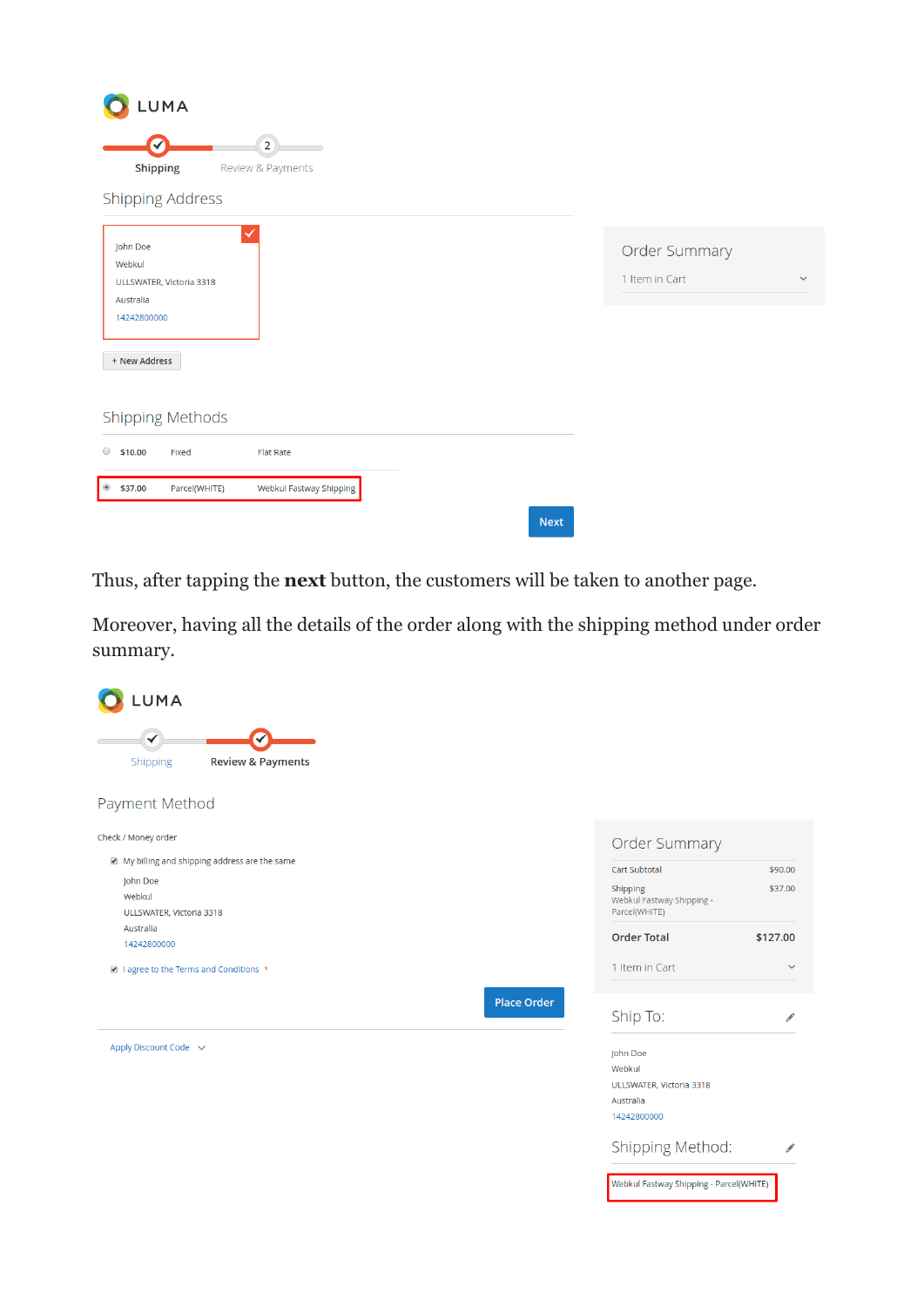**\*\*Note:** In Magento Fastway Shipping module, the shipping rates are calculated according to **admin's Regional Franchise**, **products weight**, and the **Zip Code** of the **Domestic buyer**.

### **Admin – Management**

After the order has been placed by the customers, the admin can navigate through **Sales**>**Orders** to check the list of orders.

Thus, the admin can tap on the **View** link to check the order details as shown below in the snapshot:

| <b>Orders</b>            |                   |                                                                 |                                           |                     |                          |                           |                                               |                         | admin $\star$     |
|--------------------------|-------------------|-----------------------------------------------------------------|-------------------------------------------|---------------------|--------------------------|---------------------------|-----------------------------------------------|-------------------------|-------------------|
|                          |                   |                                                                 |                                           |                     |                          |                           |                                               | <b>Create New Order</b> |                   |
|                          | Search by keyword |                                                                 | Q                                         |                     |                          | Fiters<br>$\bullet$       | Default View ▼<br>$\bullet$ Columns $\bullet$ |                         | <b>≛</b> Export ▼ |
| <b>Actions</b>           |                   | 4 records fonc<br>$\blacktriangledown$                          |                                           |                     |                          | 20                        | per page<br>$\prec$<br>$\blacktriangledown$   | of 1                    |                   |
| $\overline{\phantom{a}}$ | ID                | <b>Purchase Point</b>                                           | <b>Purchase Date</b>                      | <b>Bill-to Name</b> | <b>Ship-to Name</b>      | <b>Grand Total (Base)</b> | <b>Grand Total (Purchased)</b>                | <b>Status</b>           | <b>Action</b>     |
|                          | 000000004         | Main Website<br>Main Website Store<br>Default Store View        | Oct 31, 2017, 8:10:00 AM                  | Jenny Kalra         | Jenny Kalra              | \$2,251.30                | \$2,251.30                                    | Pending                 | View              |
|                          | 000000003         | Main Website<br>Main Website Store<br><b>Default Store View</b> | Oct 25, 2017, 15:10:00 PM Sebastian Rouge |                     | Sebastian Rouge \$248.20 |                           | \$248.20                                      | Complete                | View              |
| H.                       | 000000002         | Main Website<br>Main Website Store<br>Default Store View        | Oct 25, 2017, 13:10:00 PM                 | <b>Gregor Smith</b> | <b>Gregor Smith</b>      | \$151.30                  | \$151.30                                      | Pending                 | View              |
|                          | 000000001         | Main Website<br>Main Website Store<br>Default Store View        | Oct 25, 2017, 11:10:00 AM test webkul     |                     | test webkul              | \$151.30                  | \$151.30                                      | Complete                | View              |

Clicking the **View** link will bring up another page with the complete information regarding the order.

Thus, the admin can generate the **invoice**, **shipments**, **re-order** the placed order, and **send email** to customer and even cancel the order.

The admin can also find the shipping method chosen by the customer.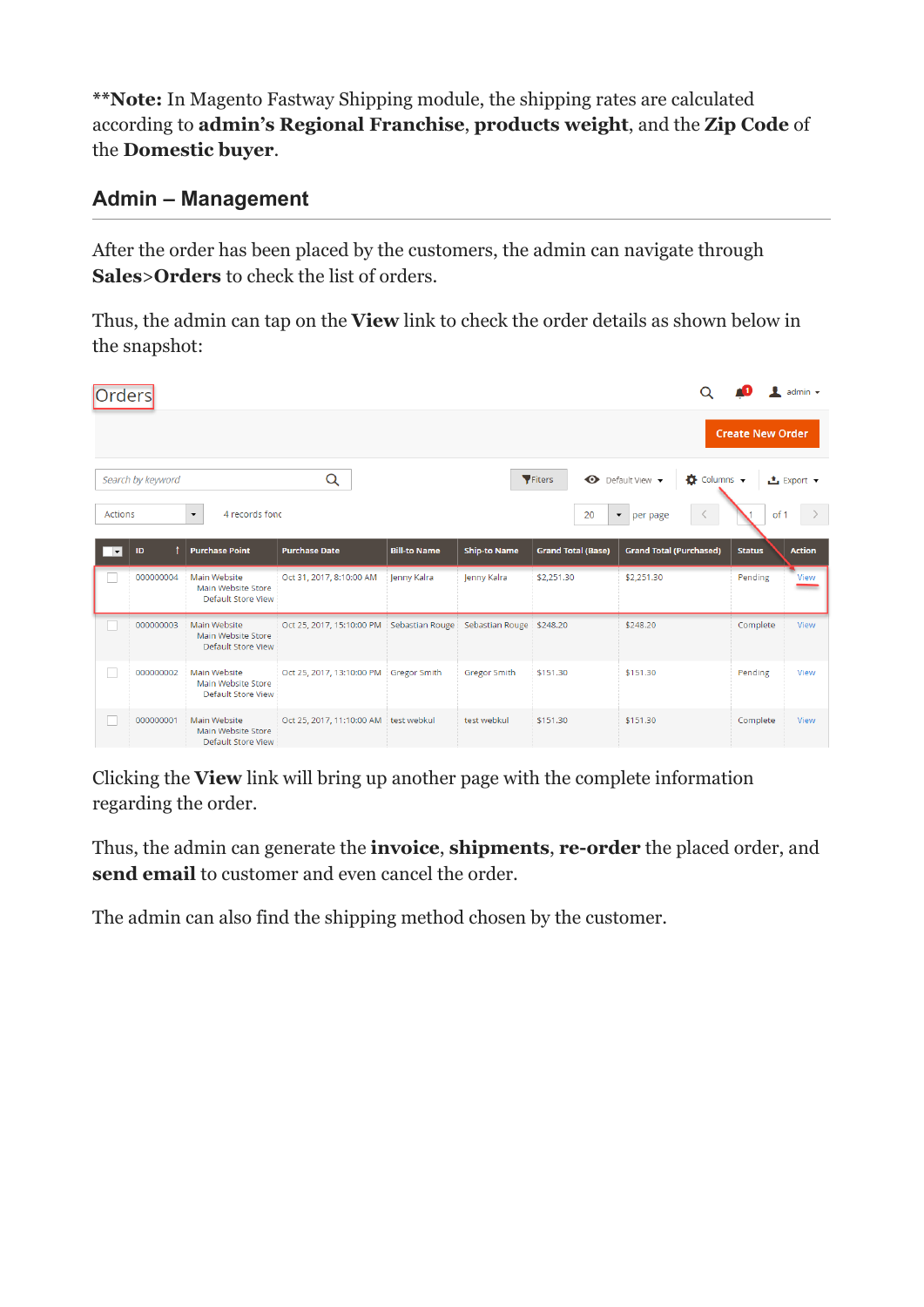| #000000008              |                                                                                |                                                                 |                                                                                |                                          | admin $\star$      |
|-------------------------|--------------------------------------------------------------------------------|-----------------------------------------------------------------|--------------------------------------------------------------------------------|------------------------------------------|--------------------|
|                         | $\leftarrow$ Back                                                              | <b>Send Email</b><br>Cancel                                     | Invoice<br>Hold                                                                | Reorder<br><b>Ship</b>                   | Edit               |
| <b>ORDER VIEW</b>       | <b>Order &amp; Account Information</b>                                         |                                                                 |                                                                                |                                          |                    |
| Information             | email was sent)                                                                | Order # 000000008 (The order confirmation                       |                                                                                | <b>Account Information Edit Customer</b> |                    |
|                         |                                                                                |                                                                 | <b>Customer Name</b>                                                           |                                          | John Doe           |
| Invoices                | <b>Order Date</b>                                                              | Sep 3, 2019, 7:47:54 PM                                         | Email                                                                          |                                          | Johndoe@webkul.com |
| <b>Credit Memos</b>     | <b>Order Status</b>                                                            | Pending                                                         | <b>Customer Group</b>                                                          |                                          | General            |
| Shipments               | <b>Purchased From</b>                                                          | Main Website<br>Main Website Store<br><b>Default Store View</b> |                                                                                |                                          |                    |
| <b>Comments History</b> | Placed from IP                                                                 | 127.0.0.1 (192.168.25.99)                                       |                                                                                |                                          |                    |
|                         | Address Information                                                            |                                                                 |                                                                                |                                          |                    |
|                         | <b>Billing Address Edit</b>                                                    |                                                                 | <b>Shipping Address Edit</b>                                                   |                                          |                    |
|                         | John Doe<br>Webkul<br>ULLSWATER, Victoria, 3318<br>Australia<br>T: 14242800000 |                                                                 | John Doe<br>Webkul<br>ULLSWATER, Victoria, 3318<br>Australia<br>T: 14242800000 |                                          |                    |

#### Payment & Shipping Method

**Payment Information** Check / Money order The order was placed using USD. **Shipping & Handling Information** 

Webkul Fastway Shipping - Parcel(WHITE) \$37.00

#### Items Ordered

| Product                            | Item<br><b>Status</b> | <b>Original</b><br>Price | Price   | Qty       | Subtotal | Tax<br><b>Amount</b> | Tax<br>Percent | <b>Discount</b><br><b>Amount</b> | <b>Row</b><br><b>Total</b> |
|------------------------------------|-----------------------|--------------------------|---------|-----------|----------|----------------------|----------------|----------------------------------|----------------------------|
| Push It<br>Messenger<br><b>Bag</b> | Ordered               | \$45.00                  | \$45.00 | Ordered 2 | \$90.00  | \$0.00               | 0%             | \$0.00                           | \$90.00                    |

**SKU: 24-WB04** 

#### **Order Total**

Submit Comment

| <b>Notes for this Order</b> |  |  |  |  |  |  |
|-----------------------------|--|--|--|--|--|--|
| <b>Status</b>               |  |  |  |  |  |  |
| Pending                     |  |  |  |  |  |  |
| Comment                     |  |  |  |  |  |  |
|                             |  |  |  |  |  |  |
|                             |  |  |  |  |  |  |
| Notify Customer by Email    |  |  |  |  |  |  |
| Visible on Storefront       |  |  |  |  |  |  |

| <b>Order Totals</b>   |          |
|-----------------------|----------|
| Subtotal              | \$90.00  |
| Shipping & Handling   | \$37.00  |
| <b>Grand Total</b>    | \$127.00 |
| <b>Total Paid</b>     | \$0.00   |
| <b>Total Refunded</b> | \$0.00   |
| <b>Total Due</b>      | \$127.00 |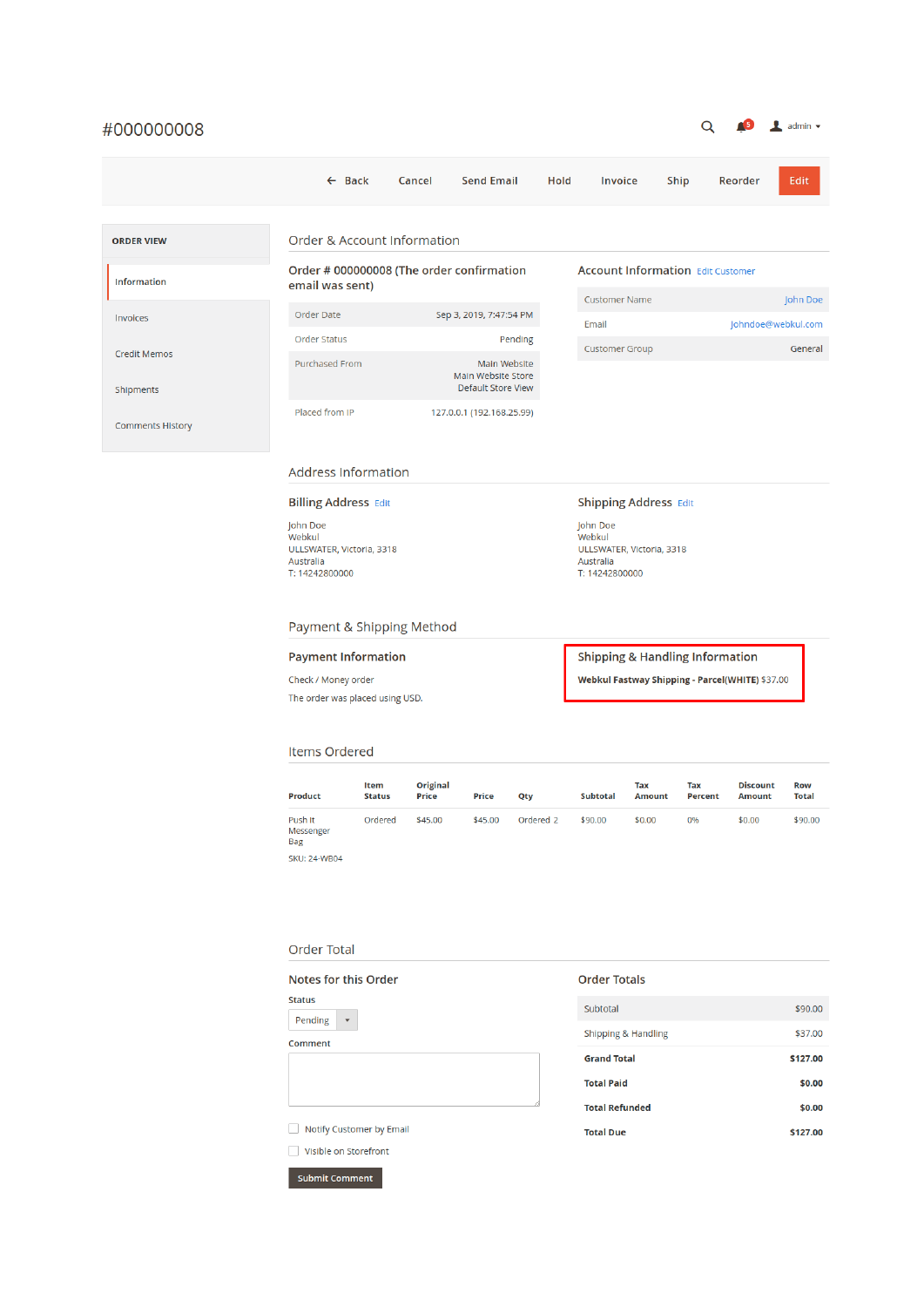After viewing the order admin will create the **invoice** for the order.

The **invoice** will contain all the **shipping information** and **cost of shipping** for that particular order.

| #000000005                                                                     |         |                |                                                          |                                                                                |                        | Q                 |                  | 1<br>admin $\star$ |
|--------------------------------------------------------------------------------|---------|----------------|----------------------------------------------------------|--------------------------------------------------------------------------------|------------------------|-------------------|------------------|--------------------|
|                                                                                |         |                |                                                          |                                                                                | $\leftarrow$ Back      | <b>Send Email</b> |                  | Print              |
| <b>Order &amp; Account Information</b>                                         |         |                |                                                          |                                                                                |                        |                   |                  |                    |
| Order # 000000008 (The order confirmation email was sent)                      |         |                |                                                          | <b>Account Information Edit Customer</b>                                       |                        |                   |                  |                    |
| <b>Order Date</b>                                                              |         |                | Sep 3, 2019, 7:47:54 PM                                  | <b>Customer Name</b>                                                           |                        |                   |                  | John Doe           |
| <b>Order Status</b>                                                            |         |                | Processing                                               | Email                                                                          |                        |                   |                  | Johndoe@webkul.com |
| <b>Purchased From</b>                                                          |         |                | Main Website<br>Main Website Store<br>Default Store View | <b>Customer Group</b>                                                          |                        |                   |                  | General            |
| Placed from IP                                                                 |         |                | 127.0.0.1 (192.168.25.99)                                |                                                                                |                        |                   |                  |                    |
| <b>Address Information</b>                                                     |         |                |                                                          |                                                                                |                        |                   |                  |                    |
| <b>Billing Address Edit</b>                                                    |         |                |                                                          | <b>Shipping Address Edit</b>                                                   |                        |                   |                  |                    |
| John Doe<br>Webkul<br>ULLSWATER, Victoria, 3318<br>Australia<br>T: 14242800000 |         |                |                                                          | John Doe<br>Webkul<br>ULLSWATER, Victoria, 3318<br>Australia<br>T: 14242800000 |                        |                   |                  |                    |
| Payment & Shipping Method                                                      |         |                |                                                          |                                                                                |                        |                   |                  |                    |
| <b>Payment Information</b>                                                     |         |                |                                                          | <b>Shipping Information</b>                                                    |                        |                   |                  |                    |
| Check / Money order                                                            |         |                |                                                          | <b>Webkul Fastway Shipping - Parcel(WHITE)</b>                                 |                        |                   |                  |                    |
| The order was placed using USD.                                                |         |                |                                                          | Total Shipping Charges: \$37.00                                                |                        |                   |                  |                    |
| <b>Items Invoiced</b>                                                          |         |                |                                                          |                                                                                |                        |                   |                  |                    |
| Product                                                                        | Price   | Qty            | <b>Subtotal</b>                                          | <b>Tax Amount</b>                                                              | <b>Discount Amount</b> |                   | <b>Row Total</b> |                    |
| Push It Messenger Bag<br><b>SKU: 24-WB04</b>                                   | \$45.00 | $\overline{2}$ | \$90.00                                                  | \$0.00                                                                         | \$0.00                 |                   | \$90.00          |                    |
| <b>Order Total</b>                                                             |         |                |                                                          |                                                                                |                        |                   |                  |                    |
| <b>Invoice History</b>                                                         |         |                |                                                          | <b>Invoice Totals</b>                                                          |                        |                   |                  |                    |
| <b>Comment Text</b>                                                            |         |                |                                                          | Subtotal                                                                       |                        |                   |                  | \$90.00            |
|                                                                                |         |                |                                                          | Shipping & Handling                                                            |                        |                   |                  | \$37.00            |
|                                                                                |         |                |                                                          | <b>Grand Total</b>                                                             |                        |                   |                  | \$127.00           |
| Notify Customer by Email                                                       |         |                |                                                          |                                                                                |                        |                   |                  |                    |

Visible on Storefront

Submit Comment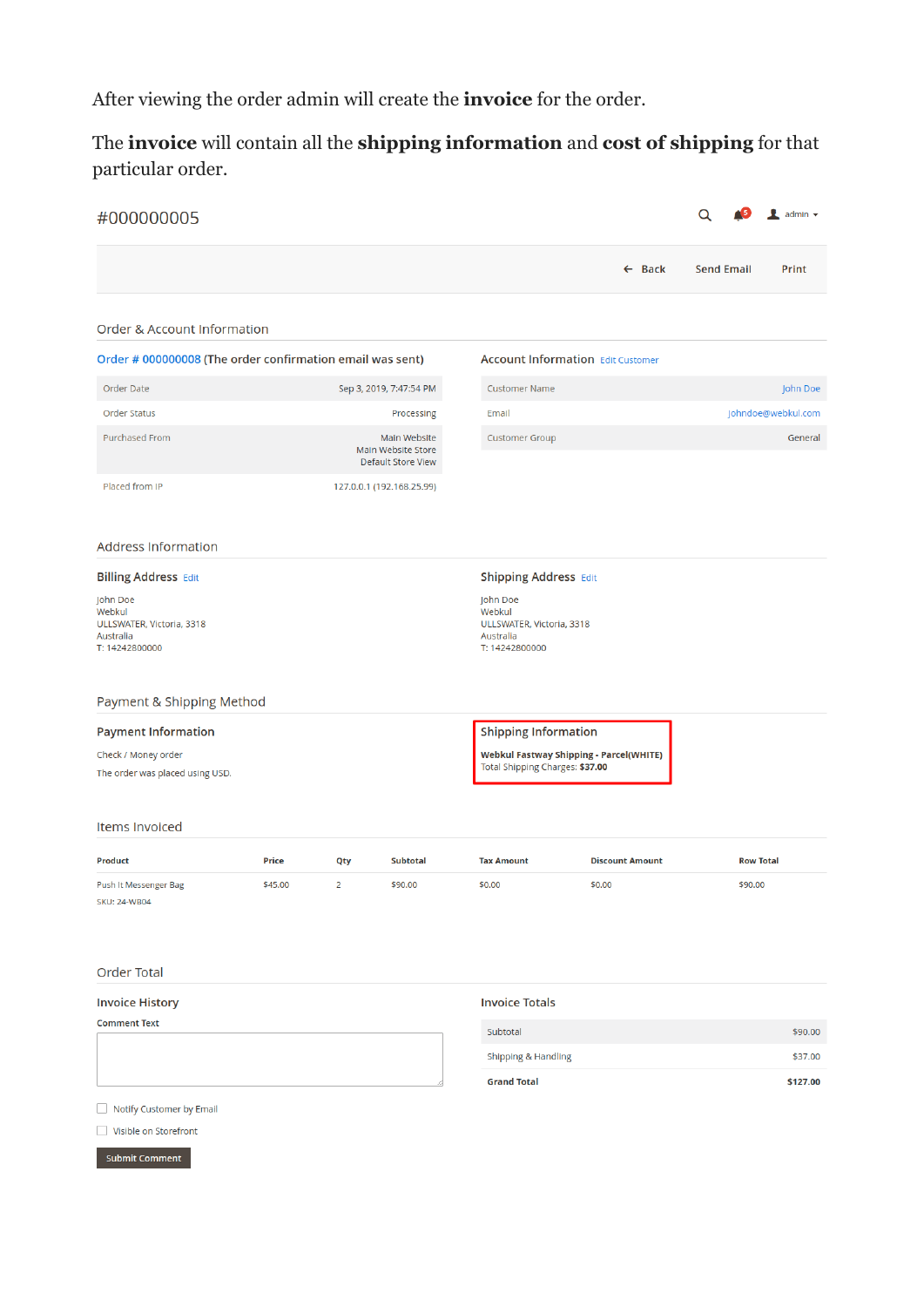Thus, after creating **Invoice**, the admin will create the **shipping** for the order.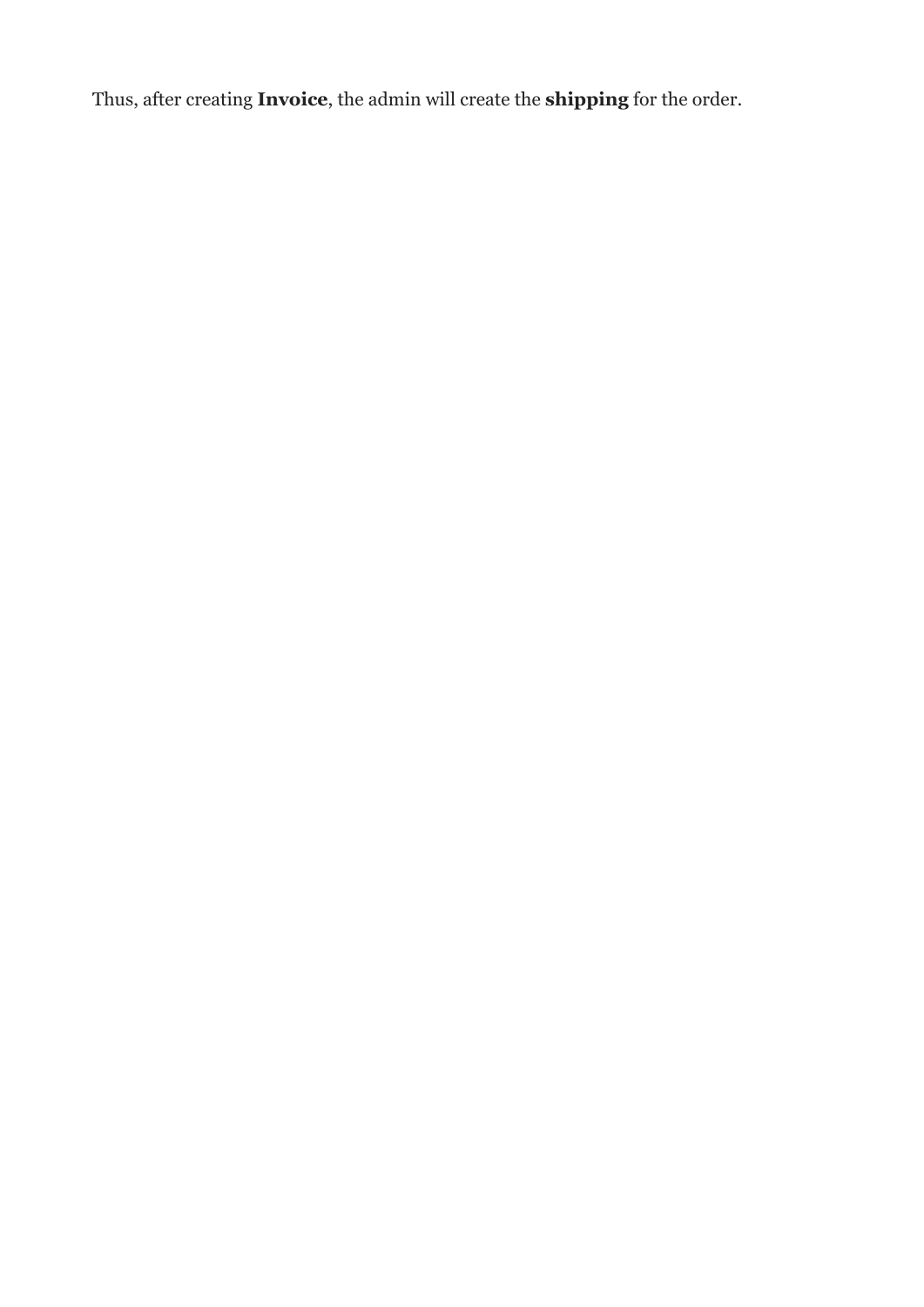#### #000000006

### $Q = \begin{pmatrix} 0 & 1 \\ 1 & 0 \end{pmatrix}$  admin  $\triangledown$

|                                                                                |                                                          | Print<br>$\leftarrow$ Back                                                        | <b>Send Tracking Information</b> |
|--------------------------------------------------------------------------------|----------------------------------------------------------|-----------------------------------------------------------------------------------|----------------------------------|
| <b>Order &amp; Account Information</b>                                         |                                                          |                                                                                   |                                  |
| Order # 000000008 (The order confirmation email was sent)                      |                                                          | <b>Account Information Edit Customer</b>                                          |                                  |
| Order Date                                                                     | Sep 3, 2019, 7:47:54 PM                                  | <b>Customer Name</b>                                                              | John Doe                         |
| <b>Order Status</b>                                                            | Complete                                                 | Email                                                                             | Johndoe@webkul.com               |
| <b>Purchased From</b>                                                          | Main Website<br>Main Website Store<br>Default Store View | <b>Customer Group</b>                                                             | General                          |
| Placed from IP                                                                 | 127.0.0.1 (192.168.25.99)                                |                                                                                   |                                  |
| <b>Address Information</b>                                                     |                                                          |                                                                                   |                                  |
| <b>Billing Address Edit</b>                                                    |                                                          | <b>Shipping Address Edit</b>                                                      |                                  |
| John Doe<br>Webkul<br>ULLSWATER, Victoria, 3318<br>Australia<br>T: 14242800000 |                                                          | John Doe<br>Webkul<br>ULLSWATER, Victoria, 3318<br>Australia<br>T: 14242800000    |                                  |
| Payment & Shipping Method                                                      |                                                          |                                                                                   |                                  |
| <b>Payment Information</b>                                                     |                                                          | <b>Shipping and Tracking Information</b>                                          |                                  |
| Check / Money order<br>The order was placed using USD.                         |                                                          | <b>Webkul Fastway Shipping - Parcel(WHITE)</b><br>Total Shipping Charges: \$37.00 |                                  |
|                                                                                |                                                          | Title<br>Carrier                                                                  | <b>Number</b><br><b>Action</b>   |
|                                                                                |                                                          |                                                                                   |                                  |
|                                                                                |                                                          | <b>Custom Value</b><br>$\blacktriangledown$                                       | Add                              |
|                                                                                |                                                          |                                                                                   |                                  |
| Inventory                                                                      |                                                          |                                                                                   |                                  |
| Source: Default Source                                                         |                                                          |                                                                                   |                                  |
| Items Shipped                                                                  |                                                          |                                                                                   |                                  |
| <b>Product</b>                                                                 |                                                          | <b>Qty Shipped</b>                                                                |                                  |
| Push It Messenger Bag<br><b>SKU: 24-WB04</b>                                   |                                                          | $\overline{2}$                                                                    |                                  |
| <b>Order Total</b>                                                             |                                                          |                                                                                   |                                  |
| <b>Shipment History</b>                                                        |                                                          |                                                                                   |                                  |
| <b>Comment Text</b>                                                            |                                                          |                                                                                   |                                  |
|                                                                                |                                                          |                                                                                   |                                  |
| Notify Customer by Email                                                       |                                                          |                                                                                   |                                  |
| Visible on Storefront                                                          |                                                          |                                                                                   |                                  |
| <b>Submit Comment</b>                                                          |                                                          |                                                                                   |                                  |
|                                                                                |                                                          |                                                                                   |                                  |